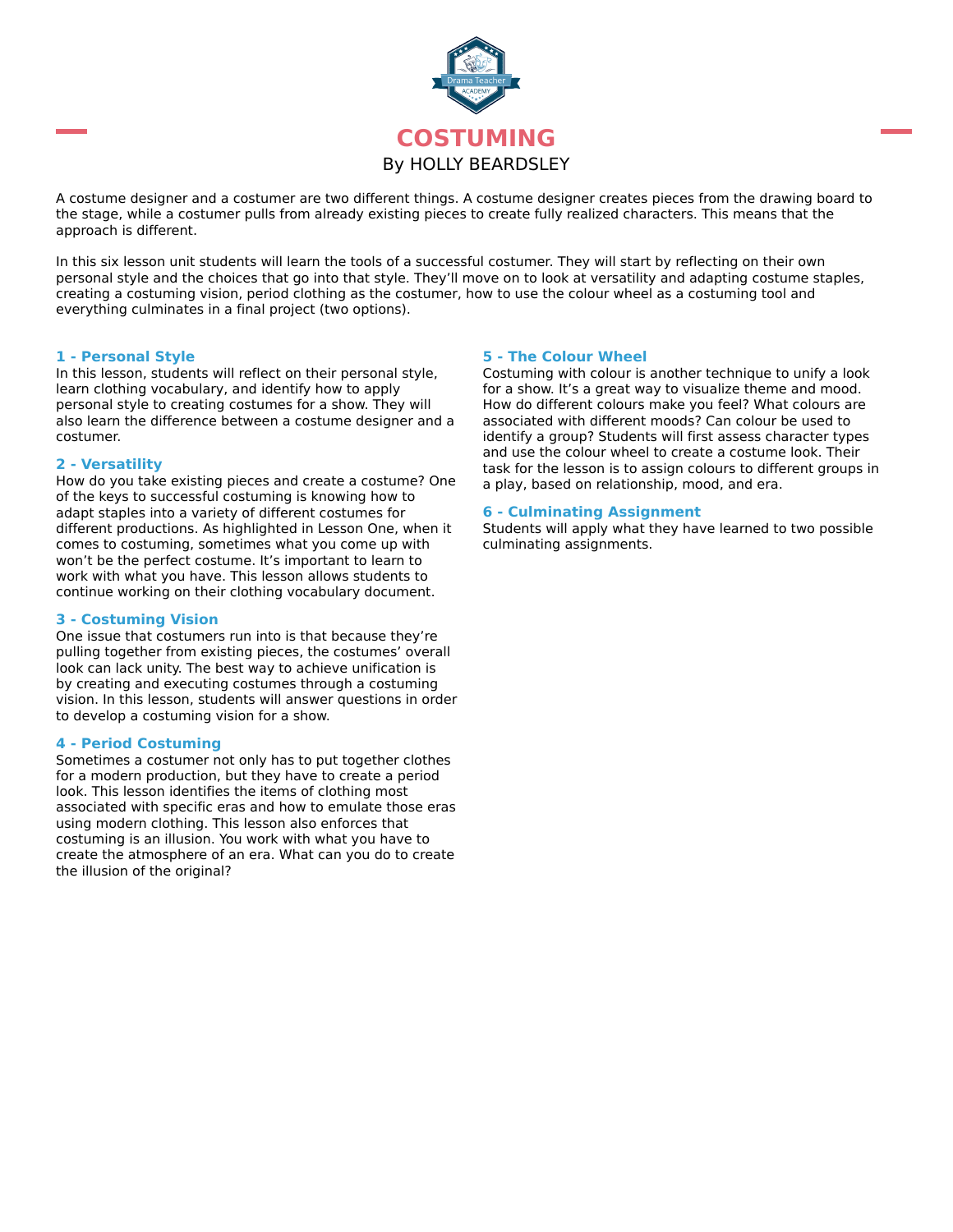# **Standards Connections**

# **National Core Arts Standards**

# **Generate and conceptualize artistic ideas and work - Grade 6**

TH:Cr1.1.6.b - Identify solutions to design challenges in a drama/theatre work.

# **Generate and conceptualize artistic ideas and work - Grade 7**

TH:Cr1.1.7.b - Explain and present solutions to design challenges in a drama/ theatre work.

# **Generate and conceptualize artistic ideas and work - High School Proficient**

TH:Cr1.1.HSI.b - Explore the impact of technology on design choices in a drama/theatre work.

# **Generate and conceptualize artistic ideas and work - High School Accomplished**

TH:Cr1.1.HSII.a - Investigate historical and cultural conventions and their impact on the visual composition of a drama/theatre work.

TH:Cr1.1.HSII.b - Understand and apply technology to design solutions for a drama/theatre work.

# **Develop and refine artistic techniques and work for presentation - Grade 6**

TH:Pr5.1.6.b - Articulate how technical elements are integrated into a drama/ theatre work.

# **Organize and develop artistic ideas and work - Grade HS Accomplished**

TH:Cr2.1.HSII.b - Cooperate as a creative team to make interpretive choices for a drama/theatre work.

# **Develop and refine artistic techniques and work for presentation - Grade HS Accomplished**

TH:Pr5.1.HSII.b - Apply technical elements and research to create a design that communicates the concept of a drama/theatre production.

# **Organize and develop artistic ideas and work - Grade HS Advanced**

TH:Cr2.1.HSIII.b - Collaborate as a creative team to discover artistic solutions and make interpretive choices in a devised or scripted drama/theatre work.

# **Interpret intent and meaning in artistic work - Grade HS Advanced**

TH:Re8.1.HSIII.c - Support and explain aesthetics, preferences, and beliefs to create a context for critical research that informs artistic decisions in a drama/theatre work.

# **Apply criteria to evaluate artistic work - Grade HS Proficient**

TH:Re9.1.HSI.b - Consider the aesthetics of the production elements in a drama/theatre work.

# **Common Core**

# **Speaking and Listening**

CCSS.ELA-LITERACY.CCRA.SL.1 - Prepare for and participate effectively in a range of conversations and collaborations with diverse partners, building on others' ideas and expressing their own clearly and persuasively.

CCSS.ELA-LITERACY.CCRA.SL.2 - Integrate and evaluate information presented in diverse media and formats, including visually, quantitatively, and orally.

CCSS.ELA-LITERACY.CCRA.SL.4 - Present information, findings, and supporting evidence such that listeners can follow the line of reasoning and the organization, development, and style are appropriate to task, purpose,

and audience.

CCSS.ELA-LITERACY.CCRA.SL.5 - Make strategic use of digital media and visual displays of data to express information and enhance understanding of presentations.

# **Language**

CCSS.ELA-LITERACY.CCRA.L.1 - Demonstrate command of the conventions of standard English grammar and usage when writing or speaking.

CCSS.ELA-LITERACY.CCRA.L.2 - Demonstrate command of the conventions of standard English capitalization, punctuation, and spelling when writing.

CCSS.ELA-LITERACY.CCRA.L.3 - Apply knowledge of language to understand how language functions in different contexts, to make effective choices for meaning or style, and to comprehend more fully when reading or listening.

CCSS.ELA-LITERACY.CCRA.L.4 - Determine or clarify the meaning of unknown and multiple-meaning words and phrases by using context clues, analyzing meaningful word parts, and consulting general and specialized reference materials, as appropriate.

# **Language**

CCSS.ELA-LITERACY.L.9-10.1 - Demonstrate command of the conventions of standard English grammar and usage when writing or speaking.

CCSS.ELA-LITERACY.L.9-10.2 - Demonstrate command of the conventions of standard English capitalization, punctuation, and spelling when writing.

CCSS.ELA-LITERACY.L.9-10.3 - Apply knowledge of language to understand how language functions in different contexts, to make effective choices for meaning or style, and to comprehend more fully when reading or listening.

CCSS.ELA-LITERACY.L.9-10.4 - Determine or clarify the meaning of unknown and multiple-meaning words and phrases based on grades 9-10 reading and content, choosing flexibly from a range of strategies.

# **Writing**

CCSS.ELA-LITERACY.W.9-10.1 - Write arguments to support claims in an analysis of substantive topics or texts, using valid reasoning and relevant and sufficient evidence.

CCSS.ELA-LITERACY.W.9-10.2 - Write informative/explanatory texts to examine and convey complex ideas, concepts, and information clearly and accurately through the effective selection, organization, and analysis of content.

CCSS.ELA-LITERACY.W.9-10.4 - Produce clear and coherent writing in which the development, organization, and style are appropriate to task, purpose, and audience.

CCSS.ELA-LITERACY.W.9-10.9 - Draw evidence from literary or informational texts to support analysis, reflection, and research.

# **History/Social Studies**

CCSS.ELA-LITERACY.RH.9-10.1 - Cite specific textual evidence to support analysis of primary and secondary sources, attending to such features as the date and origin of the information.

# **California VAPA Standards (2019)**

**6.TH:Cr1 Generate and conceptualize artistic ideas and work**

6.TH:Cr1.c - Identify solutions to design challenges in a drama/theatre work.

# **7.TH:Cr1 Generate and conceptualize artistic ideas and work**

7.TH:Cr1.c - Explain and present solutions to design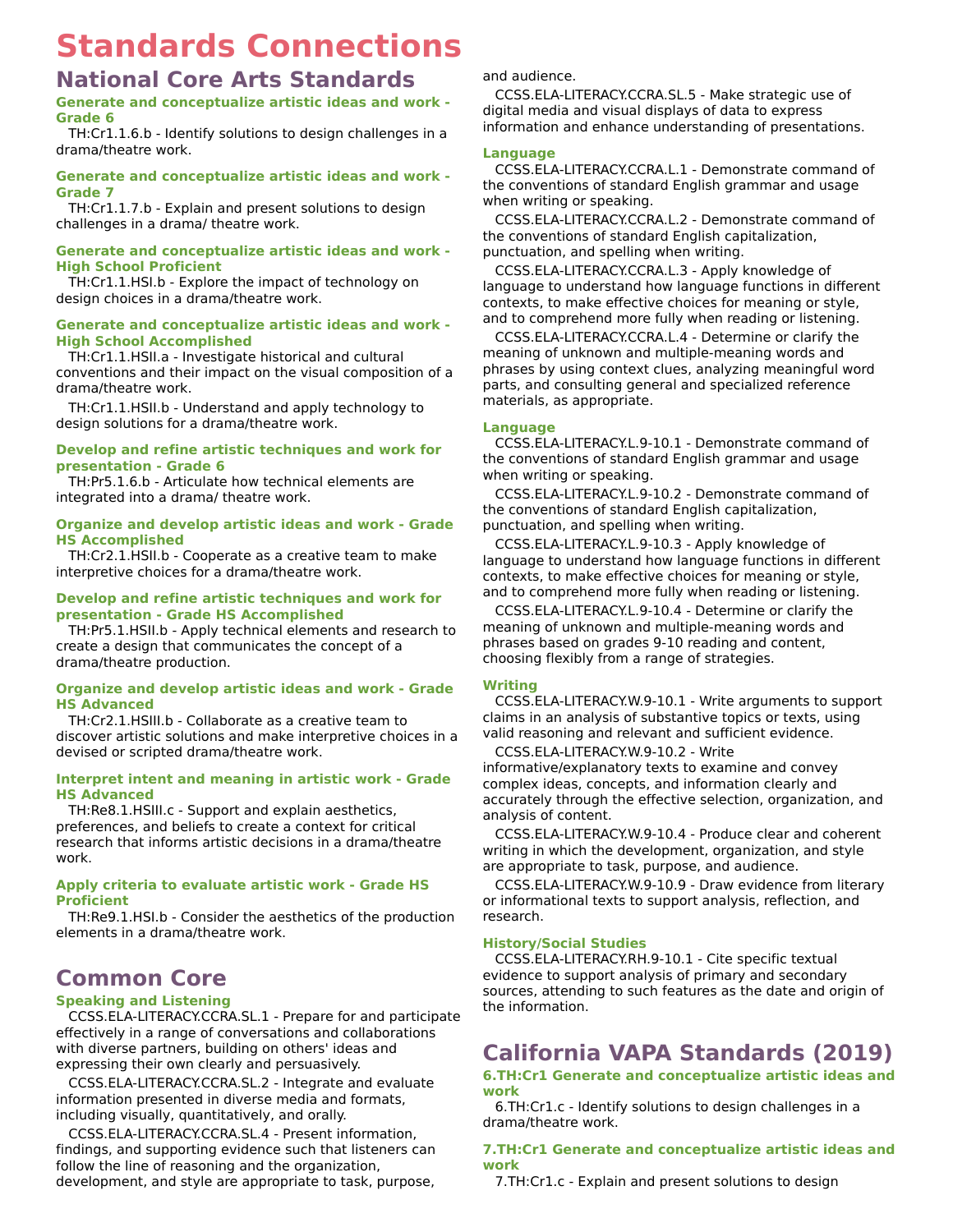### **Prof.TH:Cr1 Generate and conceptualize artistic ideas and work**

Prof.TH:Cr1.c - Explore the impact of technical theatre elements on design choices in a drama/theatre work.

#### **Acc.TH:Cr1 Generate and conceptualize artistic ideas and work.**

Acc.TH:Cr1.a - Investigate historical and cultural conventions and their impact on the visual composition of a drama/theatre work.

Acc.TH:Cr1.c - Understand and apply technical theatre elements to design solutions for a drama/theatre work.

#### **6.TH:Pr5 Develop and refine artistic techniques and work for presentation.**

6.TH:Pr5.b - Articulate how technical theatre elements are integrated into a drama/ theatre work.

### **Acc.TH:Pr5 Develop and refine artistic techniques and work for presentation.**

Acc.TH:Pr5.b - Apply technical theatre elements and research to create a design that communicates the concept of a drama/theatre production.

#### **Acc.TH:Cr2 Organize and develop artistic ideas and work.**

Acc.TH:Cr2.b - Cooperate as a creative team to make interpretive choices for a drama/theatre work.

#### **Adv.TH:Re8 Interpret intent and meaning in artistic work.**

Adv.TH.Re8.c - Support and explain aesthetics, preferences, and beliefs to create a context for critical research that informs artistic decisions in a drama/theatre work.

#### **Adv.TH:Cr2 Organize and develop artistic ideas and work.**

Adv.TH:Cr2.b - Collaborate as a creative team to discover artistic solutions and make interpretive choices in a devised or scripted drama/theatre work.

# **Prof.TH:Re9 Apply criteria to evaluate artistic work.**

Prof.TH.Re9.c - Analyze and evaluate the aesthetics and effect of the technical theatre elements in a drama/theatre work.

# **Florida Sunshine State Standards**

# **Critical Thinking & Reflection**

TH.912.C.1.4 - Research and define the physical/visual elements necessary to create theatrical reality for a specific historical and/or geographical play.

TH.912.C.1.6 - Respond to theatrical works by identifying and interpreting influences of historical, social, or cultural contexts.

#### **Historical & Global Connections**

TH.912.H.1.3 - Present a design or perform in the style of a different historical or cultural context to gain appreciation of that time and culture.

TH.912.H.2.1 - Research the correlations between theatrical forms and the social, cultural, historical, and political climates from which they emerged, to form an understanding of the influences that have shaped theatre.

# **Skills, Techniques & Processes**

TH.912.S.1.8 - Use research to extract clues in dramatic texts to create performances or technical elements, choosing those that are most interesting and that best convey dramatic intent.

TH.912.S.2.1 - Create one or more technical design documents for a theatrical production.

TH.912.S.2.9 - Research and defend one's own artistic choices as a designer.

# **Georgia Performance Standards - Theatre Arts**

# **Grade 6 - Connecting**

TA6.CN.1 - Explore how theatre connects to life experience, careers, and other content., a. Identify similarities between theatre and other art forms., b. Draw conclusions about the relationships between theatre and life., c. Define tasks associated with a theatre production (e.g. director, stage manager, designer, technician, playwright, actor).

### **Grade 7 - Creating**

TA7.CR.1 - Organize, design, and refine theatrical work., a. Identify and rehearse effective communication skills., b. Compare and contrast character types and relationships by analyzing character motivations, objectives, and goals., c. Compare the physical, emotional, vocal, and social dimensions of a character., d. Investigate the role and responsibility of the cast and crew., e. Identify and model ensemble skills in the rehearsal process., f. Utilize staging and blocking choices to enhance the performance., g. Compare, contrast, and design elements of technical theatre., h. Utilize theatre vocabulary throughout the rehearsal process.

### **Grade 7 - Performing**

TA7.PR.2 - Execute artistic and technical elements of theatre., a. Select a variety of technical elements that can be applied to a theatrical work., b. Incorporate artistic and technical elements into a theatre performance.

#### **Grade 8 - Creating**

TA8.CR.1 - Organize, design, and refine theatrical work., a. Differentiate the physical, emotional, vocal, and social dimensions of a variety of characters., b. Compare the relationships and interactions between characters by analyzing character motivation (objectives, obstacles, strategy, action, stakes, outcome)., c. Incorporate dramatic elements through improvisation., d. Connect theatre vocabulary to the application of theatre performance., e. Identify and demonstrate both ensemble and leadership skills in the rehearsal process., f. Evaluate the effectiveness of artistic and technical elements used in a theatre production., g. Design and create scenery, props, costumes, lighting, and sound., h. Assume different roles and responsibilities in the rehearsal process.

#### **Grade 8 - Performing**

TA8.PR.2 - Execute artistic and technical elements of theatre., a. Incorporate artistic and technical elements into a theatre production., b. Resolve conflicts in technical applications.

#### **Grade 8 - Connecting**

TA8.CN.1 - Explore how theatre connects to life experience, careers, and other content., a. Investigate and prove common themes and structure among theatre and other disciplines., b. Defend how theatre reflects life., c. Incorporate multi-disciplinary aspects into theatre performance., d. Identify and analyze professions associated with different forms of production (e.g. director, stage manager, designer, technician, playwright, actor).

#### **Grades 9-12 - FUNDAMENTALS OF THEATRE LEVELS I-IV - Performing**

TAHSFT.PR.2 - Execute artistic and technical elements of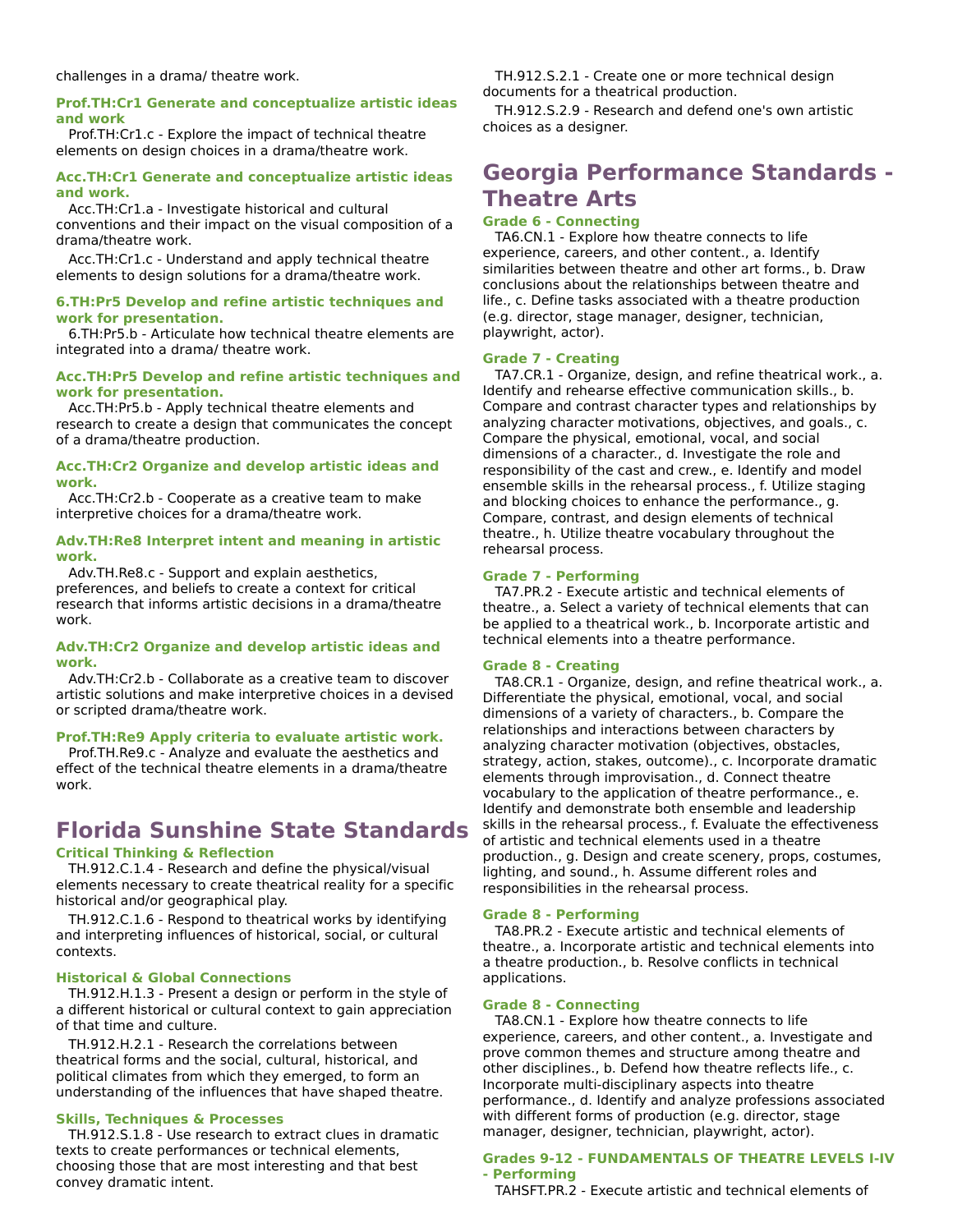theatre., a. Identify and define the various collaborative roles and relationships of technical production personnel (e.g. sound, lighting, set, scenic, costume, dramaturge, makeup, marketing, business aspects) in relation to the directors and performers., b. Identify and apply the various aspects of directing, staging, performance spaces, and rehearsal management., c. Recognize and apply the basic elements and procedures involved in the construction of props, scenery, and platforms., d. Formulate effective theatrical designs in order to support the text and directorial concept.

# **Grades 9-12 - TECHNICAL THEATRE LEVELS I-IV - Creating**

TAHSTT.CR.1 - Create technical elements of theatre (e.g. sets, props, costumes, makeup, lighting, sound)., a. Explore and utilize the elements of design and principles of composition for a theatrical context., b. Create basic to advanced technical elements by choosing appropriate materials, tools, and techniques., c. Analyze and/or develop choices in technical elements (e.g. sets, lights, costumes, sound) of informal and formal productions and theatrical texts as a part of the design process, considering mood, tone, and symbolism., d. Create industry standard paperwork (e.g. budgets, cut lists, materials, cue sheets, lighting and costume plots, schedules, calendars) as it relates to completing design renderings and/or models., e. Conceptualize and/or generate design elements for a dramatic work (e.g. scene, one act, full-length, musical).

# **Grades 9-12 - TECHNICAL THEATRE LEVELS I-IV - Producing**

TAHSTT.PR.1 - Produce technical elements in theatre., a. Identify, explain, and demonstrate standard safety guidelines and operating procedures for tools and equipment used in formal and informal theatre productions., b. Identify and interpret design and construction documentation, materials, techniques, and procedures for production., c. Differentiate between stock and non-standard material, scenic, or technical elements related to a production., d. Conduct initial research about design to inform further development of the production concept., e. Explore and/or produce an appropriate series of design documentation for a theatrical production (e.g. thumbnail sketches, swatches, first renderings, mixed media presentation).

### **Grades 9-12 - TECHNICAL THEATRE LEVELS I-IV - Responding**

TAHSTT.RE.1 - Respond to technical elements of theatre using appropriate supporting evidence., a. Revise projects, plans, and/or procedures after peer criticism to improve development of technical elements., b. Identify and analyze the characteristics of different types of performance spaces and how they can influence production decisions (e.g. proscenium stage, studio/black box, thrust stage, classroom, arena, found space)., c. Evaluate design choices of professional designers., d. Evaluate design and technical elements in a post mortem following the completion of a theatre production.

# **Grades 9-12 - TECHNICAL THEATRE LEVELS I-IV - Connecting**

TAHSTT.CN.1 - Connect technical elements of theatre., a. Explore and understand the collaborations between designers and directors to develop design elements., b. Investigate the history of theatre architecture, stage technology, and other technical elements., c. Understand technical theatre career options and various industry unions (e.g. International Alliance of Theatrical Stage Employees, Actor's Equity, United Scenic Artists, Stage Directors and Choreographers Society, League of Resident Theatres)., d.

Explore connections with other disciplines associated with technical theatre (e.g. scientific principles behind technical theatrical practices, physics of electricity and sound, basic structural engineering, load ratings, working load limits)., e. Connect design themes with historical and social relevance using dramaturgical research and an understanding of historical and cultural artistic movements (e.g. expressionism, realism, Kabuki, Sanskrit Drama).

# **North Carolina Essential Standards**

### **Beginning High School Standards - Aesthetics**

B.AE.1.1 - Understand the major technical elements, such as sound, lights, set, and costumes, and their interrelationships.

B.AE.1.2 - Explain how the major technical elements, such as sound, lights, set, and costumes, are used to enhance formal or informal productions.

# **Intermediate High School Standards - Aesthetics**

I.AE.1.1 - Use technical knowledge and design skills to formulate designs.

# **Proficient High School Standards - Aesthetics**

P.AE.1.1 - Analyze design concepts for aesthetic impact of technical elements.

# **Advanced High School Standards - Aesthetics**

A.AE.1.1 - Use technical knowledge and design skills to formulate designs for a specific audience.

# **Texas Essential Knowledge and Skills for Theatre Arts**

# **MS 117.211 LI - Creative Expression: production**

C.3.A - create character, environment, action, and theme collaboratively through the safe use of props, costumes, and visual elements.

# **MS 117.212 LII - Creative Expression: production**

B.3.A - determine specific technical elements to provide a safe setting and to support character and action in improvised and scripted scenes.

B.3.B - create theatrical elements such as scenery, properties, lighting, sound, costume, makeup, and publicity appropriate to specific performances.

### **MS 117.213 LIII - Foundations: Inquiry and Understanding**

B.1.E - apply knowledge of theatrical vocabulary and terminology.

**HS 117.315 LI - Historical and cultural relevance** C.4.B - relate historical and cultural influences on theatre.

# **HS 117.315 LI - Critical evaluation and response**

C.5.G - use technology such as electronic portfolios, research projects, and journals to document and present information in a clear and coherent manner.

#### **HS 117.316 LII - Critical evaluation and response**

C.5.F - use technology such as portfolios, research projects, and journals to document and present information in a clear and coherent manner.

# **HS 117.317 LIII - Critical evaluation and response**

C.5.F - use technology such as portfolios, research projects, and journals to document and present information in a clear and coherent manner.

#### **HS 117.318 LIV - Critical evaluation and response**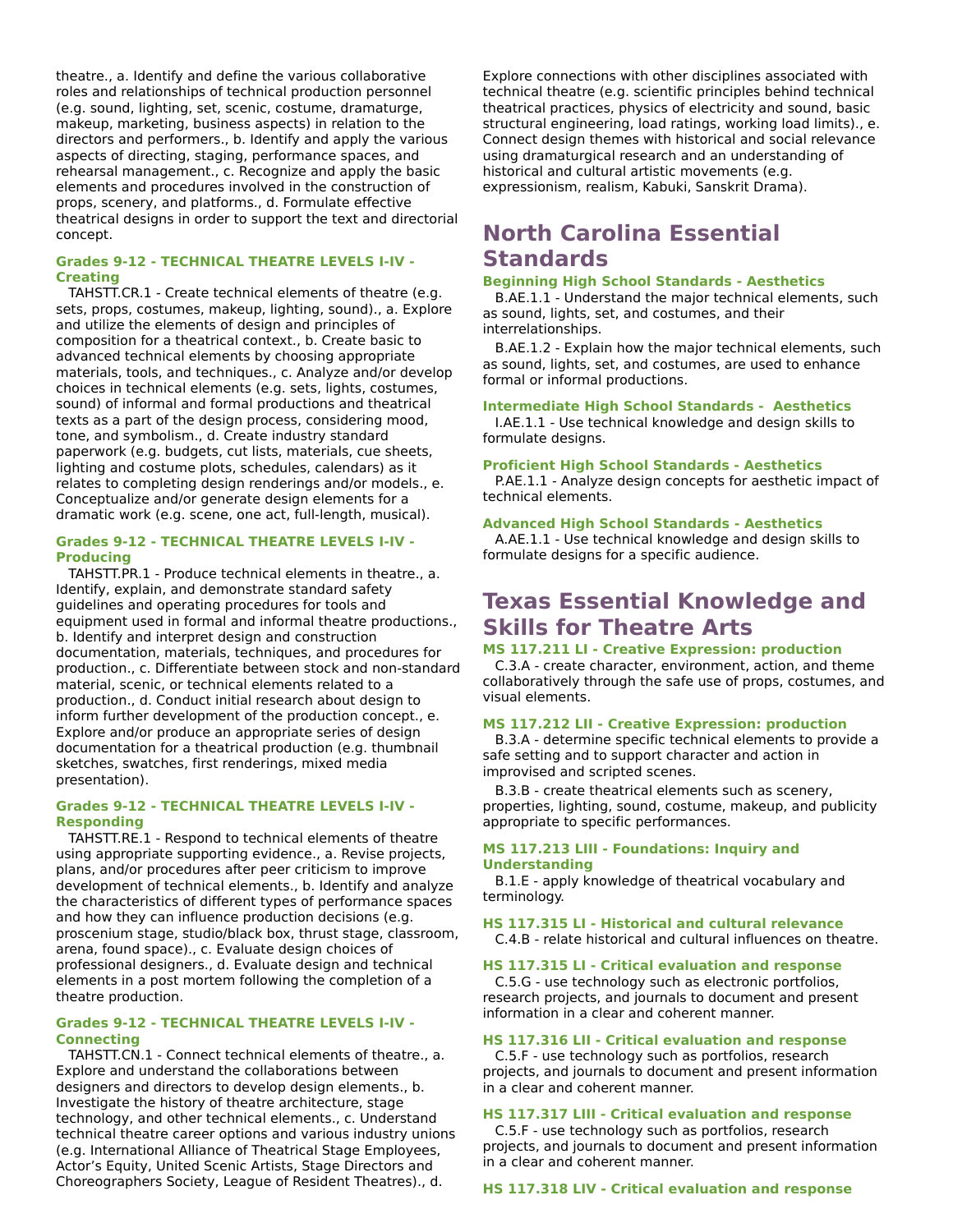C.5.F - employ technology such as portfolios, research projects, and journals to communicate and present findings in a clear and coherent manner.

C.5.H - create a personal resume or portfolio of theatrical experience.

# **Alberta, Canada**

# **Technical Theatre/Design 10-20-30 - Costume**

1 - demonstrate understanding of the purpose of costume

2 - recognize the importance of illusion in costume design

3 - recognize the importance of artistic unity in costume design

5 - demonstrate understanding of symbolism and psychological implications of colour, texture, line and shape

### **Junior Orientation**

demonstrate a willingness to take calculated and reasonable risks

demonstrate awareness of the multidisciplinary nature of drama/theatre

focus concentration on one task at a time

generate imaginative and creative solutions to problems listen effectively

meet deadlines and follow through on individual and group commitments

offer and accept constructive criticism, given specific guidelines, with a desire to improve

recognize that there is an historical and cultural aspect of drama/theatre

share ideas confidently with others

support positivity the work of others

work cooperatively and productively with all members of the class in pairs, small groups and large groups

### **Junior Goal I Objectives**

develop a sense of responsibility and commitment develop the ability to initiate, organize and present a project within a given set of guidelines

develop the ability to interact effectively and constructively in a group process

develop the ability to offer and accept constructive criticism

develop the willingness to make a decision, act upon it and accept the results

extend the ability to explore meaning through abstract concepts

extend the ability to think imaginatively and creatively extend the ability to understand, accept and respect

others- their rights, ideas, abilities and differences strengthen powers of concentration

#### **Technical Theatre - Levels I, II, III - Awareness**

1 - recognize the basic terminology associated with the component being studied

2 - demonstrate understanding of the basic functions of the component being studied.

3 - show awareness of the importance of research

4 - show awareness of available resources pertaining to the component being studied; e.g., supplies, libraries and theatre companies

5 - demonstrate understanding of the various conventions of the components being studied

#### **Technical Theatre - Levels I, II, III - Readiness**

10 - demonstrate understanding of and use appropriate methods and tools for designing the project; e.g., makeup charts, cue sheets, working drawing

11 - arrange and sequence time, ideas, information,

materials and/or personnel for achievement of the project 6 - demonstrate understanding of the importance of

planning and organization

7 - select a project appropriate to the component being studied

8 - demonstrate understanding of the use of colour, shape and texture to achieve a desired effect

#### **Technical Theatre - Application**

14 - use appropriate tools and skills to assemble or construct the planned project

#### **Senior Goal I Objectives**

demonstrate respect for others-their rights, ideas, abilities and differences

demonstrate the ability to offer, accept, and reflect upon, constructive criticism

extend the ability to concentrate

#### **Orientation Drama 10**

cope with success and failure in positive ways demonstrate self-discipline, self-direction and a sense of responsibility

display consideration and respect for self and others offer and accept constructive criticism with a desire to progress

positively support the work of others work cooperatively and productively work with abstract concepts

# **British Columbia (2018)**

# **GRADE 6 - ARTS - Exploring and creating**

Create artistic works collaboratively and as an individual using ideas inspired by imagination, inquiry, experimentation, and purposeful play

Intentionally select and apply materials, movements, technologies, environments, tools, and techniques by combining and arranging artistic elements, processes, and principles in art making

#### **GRADE 6 - ARTS - Reasoning and reflecting**

Reflect on works of art and creative processes to understand artists' intentions

Research, describe, interpret and evaluate how artists (dancers, actors, musicians, and visual artists) use processes, materials, movements, technologies, tools, techniques, and environments in the arts

# **GRADE 7 - ARTS - Exploring and creating**

Intentionally select and apply materials, movements, technologies, environments, tools, and techniques by combining and arranging artistic elements, processes, and principles in art making

#### **GRADE 7 - ARTS - Reasoning and reflecting**

Develop and refine ideas, processes, and technical skills in a variety of art forms to improve the quality of artistic creations

Research, describe, interpret and evaluate how artists (dancers, actors, musicians, and visual artists) use processes, materials, movements, technologies, tools, techniques, and environments in the arts

#### **GRADE 8 - ARTS - Exploring and creating**

Create artistic works collaboratively and as an individual using ideas inspired by imagination, inquiry, experimentation, and purposeful play